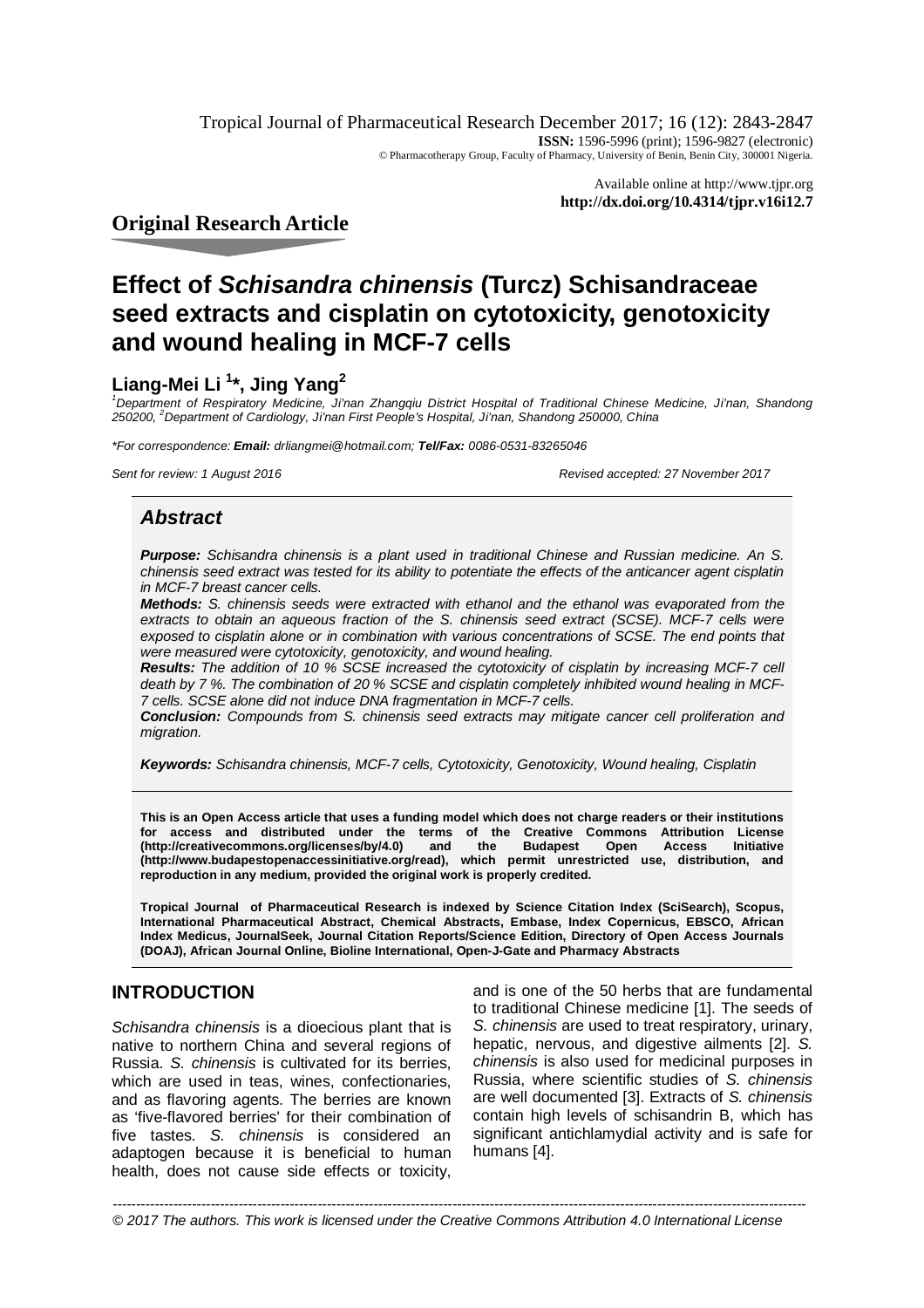The phytochemical composition of *S. chinensis* and the physical and chemical properties of its primary compounds are well known [5–7]. The primary beneficial compounds in *S. chinensis* are the lignins schisandrin and gomisin A, which play important roles in the adaptive immune response [8]. Lignins stimulate the production of cytokines, including interleukin-8, granulocyte-macrophage colony-stimulating factor, and macrophage inflammatory protein-1β [9].

*S. chinensis* seed extracts (SCSEs) have been shown to inhibit the growth of cultured human breast cancer cells by arresting the cell cycle [10]. The *in vivo* effects of SCSEs have also been studied using mouse and rat models. Multiple studies have demonstrated the hepatoprotective effects of SCSEs [11–13] and have evaluated the toxicity of gomisin A in rats [14–16].

MCF-7 is a human breast cancer cell line that is routinely used to evaluate drug actions, tumor microenvironments, and drug efficacy [17]. MCF-7 has been used to study the effects of cisplatin in combination with a modulatory agent, ginsenoside compound K [18]. In this study, we tested the combinatorial effects of SCSEs and cisplatin on MCF-7 cells, and we used genotoxicity and wound healing as the evaluation endpoints.

### **EXPERIMENTAL**

#### **Plant materials and extracts**

An SCSE was obtained by soaking 500 g of airdried *S. chinensis* seeds with 95 % ethanol ten times as described previously [19]. The SCSE was filtered and the ethanol was evaporated. After evaporation, a 50 mL aqueous fraction remained. The aqueous fraction was filtersterilized using a 0.22 µm filter, aliquoted, and stored at 4 °C until further use.

#### **Cell culture**

The MCF-7 cell line was cultured as a monolayer in DMEM supplemented with 10 % fetal bovine serum. Cells were seeded in 1 mL of medium in 24-well plates at a density of  $0.12 \times 10^6$  cells/mL. The cytotoxicity, genotoxicity, and wound healing experiments were performed in duplicate.

#### **Evaluation of cytotoxicity and genotoxicity**

Cisplatin-induced cytotoxicity and genotoxicity were evaluated by treating cells with 2.5, 5, 7.5, 10, 12.5, 15, 17.5, 20, 22.5, 25, 27.5, or 30 µM cisplatin for 24 h. The trypan blue assay was

used to evaluate cytotoxicity and DNA fragmentation. After exposure to cisplatin, cells were trypsinized and harvested, and the trypan blue assay with the Neubauer chamber was used to calculate the percentages of live and dead cells. The half-maximal inhibitory concentration  $(IC_{50})$  value for cisplatin-induced cytotoxicity were determined. In addition, DNA was extracted from cells that were exposed to various concentrations of cisplatin using the standard salting-out method. DNA concentration and purity were measured using a NanoDrop™ spectrophotometer. DNA electrophoresis was performed using standard agarose gels and gels were viewed using a Gel Doc™ image analysis system.

Cells were cultured in 24-well plates and incubated with 25, 27.5, or 30 µM cisplatin for 24 h. After incubation, the wells were washed three times with 1 mL of phosphate-buffered saline. Then, the cells were then scratched with a 200 µL pipette and wound healing was monitored 24 h later.

Cells were cultured in 24-well plates and were incubated with 2, 5, 10, 15, or 20 % SCSE  $(v/v)$ for 24 h. After incubation, cells were harvested for cytotoxicity and genotoxicity assays. Cells were cultured in 24-well plates and were incubated with 11.3 µM cisplatin and 2, 5, 10, 15, or 20 % SCSE (v/v) for 24 h. Following incubation, the cells were harvested for cytotoxicity and genotoxicity assays. Wound healing assays were performed with cells that were incubated with a combination of 11.3 µM cisplatin and 2, 5, 10, 15, or 20% SCSE (v/v) for 24 h. Following incubation, the wounds were analyzed to determine healing rates.

#### **Statistical analysis**

All of the experiments were performed in triplicate and values were averaged.  $IC_{50}$  values were plotted as graphs with standard deviations, error bars, and R-values. DNA fragmentation and wound healing data are presented as images.

#### **RESULTS**

#### **Cisplatin-induced cytotoxicity, genotoxicity, and wound healing**

Trypan blue assays revealed that the  $IC_{50}$  of cisplatin in MCF-7 cells was 11.3 µM (Figure 1). Cisplatin concentrations of 2.5, 5, 7.5, 10, 12.5, 15, 17.5, 20, 22.5, or 25 µM did not induce DNA fragmentation, whereas 27.5 and 30 µM cisplatin induced DNA fragmentation in MCF-7 cells (Figure 2).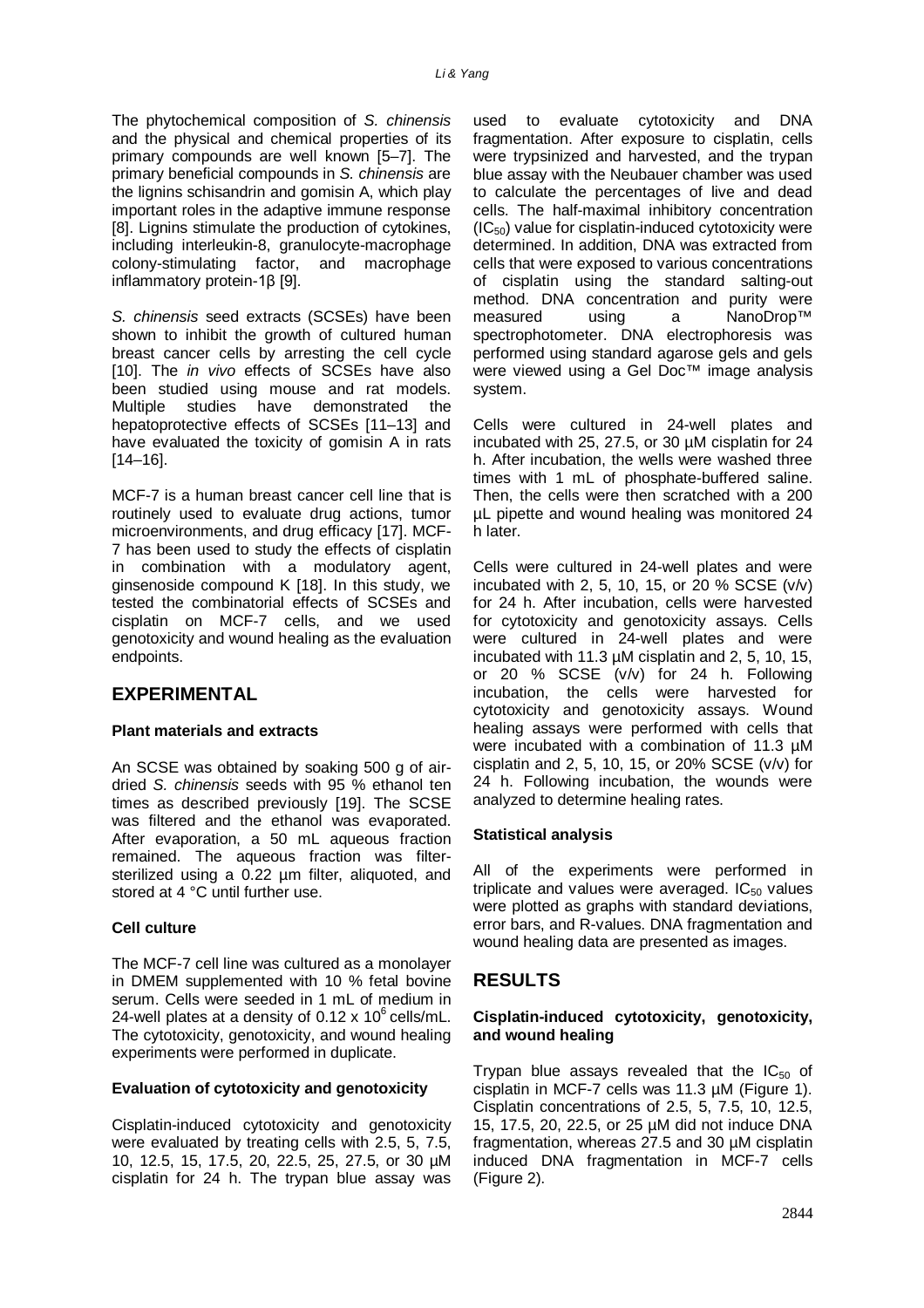

**Figure 1:** Effect of cisplatin on cell viability



**Figure 2:** Effect of cisplatin SCSE on DNA fragmentation in MCF-7 cells. MCF-7 cells were incubated with 2.5, 5, 7.5, 10, 12.5, 15, 17.5, 20, 22.5, 25, 27.5, or 30 µM cisplatin, and 27.5 and 30 µM cisplatin induced DNA fragmentation, whereas lower cisplatin concentrations did not induce DNA fragmentation. MCF-7 cells were incubated with 2, 5, 10, 15, or 20% SCSE, and none of these SCSE concentrations induced DNA fragmentation indicating that SCSE is not toxic to MCF-7 cells. MWL indicates the molecular weight ladder

The wounds on control cells healed fully within 24 h, whereas the wounds on cells treated with 25, 27.5, or 30 µM cisplatin did not heal completely (Figure 3).

#### **Effect of SCSE on MCF-7 cells**

Cells exposed to 2, 5, 10, 15, or 20 % SCSE for 24 h exhibited wild-type morphologies, culture characteristics, viability, DNA integrity, and wound healing.

#### **Effect of cisplatin and SCSE on MCF-7 cells**

The  $IC_{50}$  of cisplatin on MCF-7 cells was 11.3 µM, however cytotoxicity increased when cells were treated with 11.3 µM cisplatin and 2, 5, 10, 15, or 20 % SCSE (v/v) for 24 h. Treatment with 11.3 µM cisplatin and 10 % SCSE (v/v) resulted in 43 % MCF-7 cell viability (Figure 4), however, cell viability did not decrease further when 11.3 µM cisplatin was combined with 15 or 20 % SCSE.

DNA fragmentation was not observed in cells treated with 0, 2, 5, 10, 15, or 20% SCSE (v/v) and 11.3 µM cisplatin. Incomplete wound healing was observed in cells that were cultured with 11.3 µM cisplatin and 2, 5, or 10% SCSE (v/v) for 24 h. No wound healing was observed in cells that were treated with 11.3 µM cisplatin and 15 or 20 % SCSE (v/v) for 24 h.

#### **DISCUSSION**

*S. chinensis* is well known for its medicinal properties and has been used in traditional medicine, especially in China and Russia.



**Figure 3:** Effect of cisplatin SCSE on wound healing in MCF-7 cells. (A) Control MCF-7 cells with an induced wound at time 0. (B) Control MCF-7 cells showed complete wound healing after 24 h. (C) MCF-7 cells treated with 20% SCSE (v/v) and 1.3 µM cisplatin showed incomplete wound healing after 24 h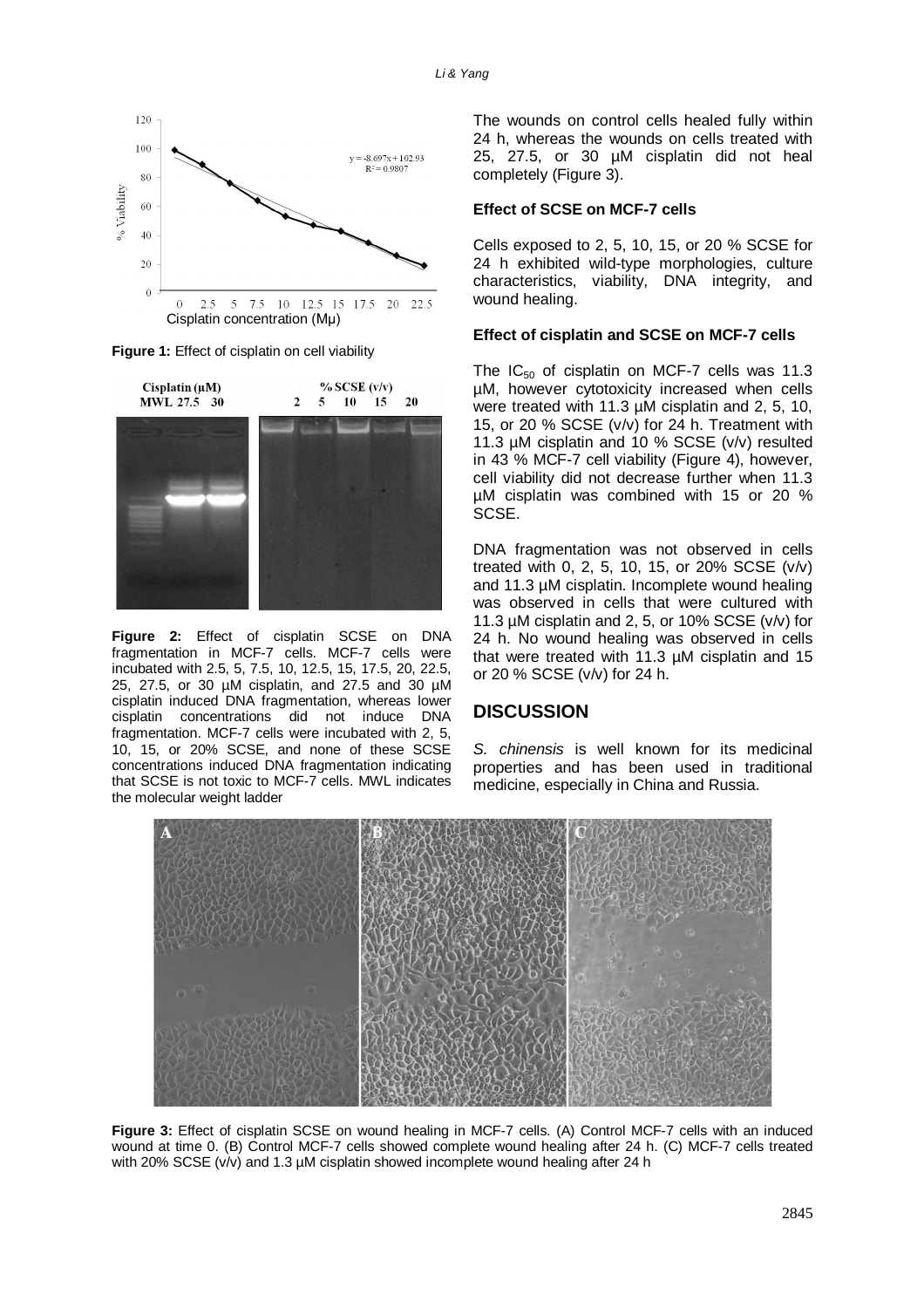

 $%$  SCSE concentrations  $(v/v)$ 

**Figure 4:** Effect of a combination of cisplatin and SCSE on cell viability.  $IC_{50}$  of cisplatin on MCF-7 cells was 11.3 µM. MCF-7 cell cytotoxicity increased upon the addition of SCSE with 11.3 µM cisplatin. A combination of 15 or 20 % SCSE and 11.3 µM of cisplatin reduced MCF-7 cell viability to approximately 43 % compared to 53 % for cisplatin alone

The active compounds in *S. chinensis* seeds have been characterized and several animal studies have shown the beneficial effects of *S. chinensis* phytochemicals, for example, it has been shown that *S. chinensis* extracts can induce cell-cycle arrest in breast cancer cells [10]. *S. chinensis* extracts have also been tested in combination with other chemotherapeutic agents, including carbon tetrachloride, halothane, 3′-methyl-4-dimethylamino-azobenzene,

deoxycholic acid, hepatotoxins, hydrogen peroxide, and doxorubicin [20]. In this study, we showed that SCSE modulates cisplatin-induced cytotoxicity in MCF-7 cells, thus supplementation with SCSE could reduce the cisplatin concentration required to reach the  $IC_{50}$  value. We initially hypothesized that SCSE may retard wound healing in MCF-7 cells indicating a potential role in the control of cancer cell migration and metastasis, however, we did not observe any genotoxic effects of SCSE on MCF-7 cells. Rather, we found that SCSE may be useful in cancer therapeutics because it is nontoxic and augments the cytotoxicity of the chemotherapeutic drug cisplatin.

# **CONCLUSION**

Cisplatin is a commonly used cancer chemotherapeutic drug, which induces cellular apoptosis through the formation of DNA adducts, and the MCF-7 cell line is also widely used in cancer research, thus we chose cisplatin and the MCF-7 cell line for this study. In this study, we demonstrated the potential of SCSE as a useful adjuvant for chemotherapy that could reduce the doses of chemotherapeutic drugs given to

patients. Nevertheless, *in vivo* studies are still required to determine the translational potential of SCSE to human clinical applications.

## **DECLARATIONS**

#### *Acknowledgement*

The authors thank the District Hospital of Traditional Chinese Medicine, Ji'nan, Shandong 250200 and The Department of Cardiology, Ji'nan First People's Hospital, Ji'nan, Shandong 250000, China for the support that they provided to undertake and complete this work.

#### *Conflict of interest*

The authors declare that they have no conflicts of interest.

#### *Author contributions*

We declare that this work was done by the authors named in this article and all liabilities pertaining to claims relating to the content of this article will be borne by the authors. Both authors contributed equally to the experimental design, data collection, interpretation of results, and manuscript preparation.

# **REFERENCES**

- *1. Chevallier A. The encyclopedia of medicinal plants. DK Publishing, New York, 1996.*
- *2. Hikino H, Kiso Y, Taguchi H, Ikeya Y. Antihepatotoxic actions of lignoids from Schisandra chinensis fruits. Planta Medica 1984; 50(3): 213–218.*
- *3. Panossian A and Wikman G. Russian research and uses in medicine. J Ethnopharmacol 2008; 118(2): 183–212.*
- *4. Xu XM, Li L, Chen M. Studies on the chemical constituents of Schisandra pubescens. Zhong Yao Cai 2009; 32(9): 1399–13401.*
- *5. Ikeya Y, Taguchi H, Yosioka I, Kobayashi H. The constituents of Schizandra chinensis Baill. I. Isolation and structure determination of five new lignans, gomisin A, B, C, F, and G, and the absolute structure of schizandrin. Chem Pharm Bull (Tokyo) 1979; 27(6): 1383–1394.*
- *6. Ikeya Y, Taguchi H, Yosioka I, Kobayashi H. The constituents of Schizandra chinensis BAILL BIII. The structures of two new lignans, tigloylgomisin P and angeloylgomisin P. Chem Pharm Bull (Tokyo) 1980; 28(11): 3357–3361.*
- *7. Lin RD, Mao YW, Leu SJ, Huang CY, Lee MH. The immuno-regulatory effects of Schisandra chinensis and its constituents on human monocytic leukemia cells. Molecules 2011; 16(6): 4836–4849.*